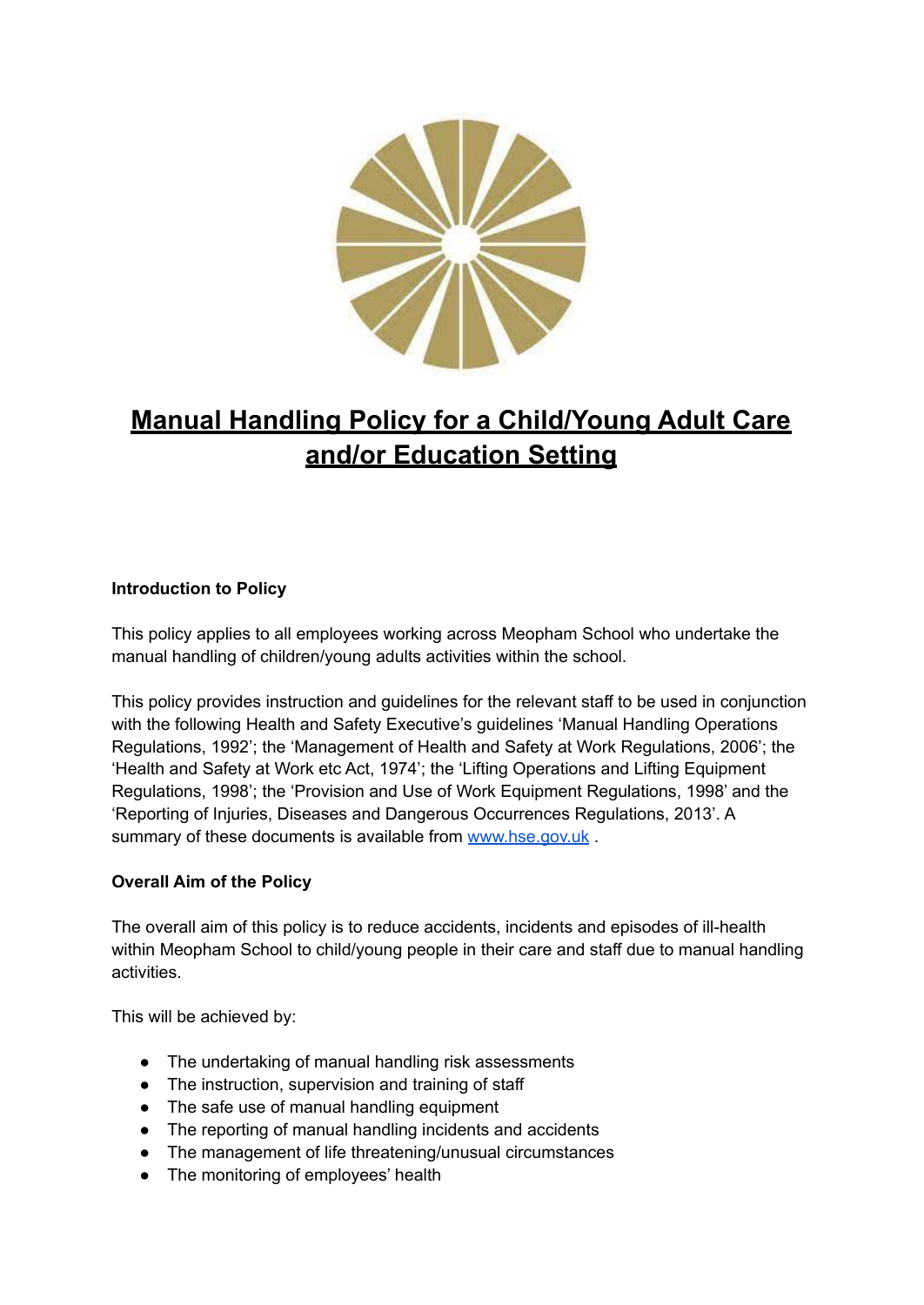## **1. The Undertaking of Manual Handling Risk Assessments**

Meopham School will endeavour to avoid, so far as is reasonably practicable, the need for its employees to undertake manual handling operations which involve a risk of injury. Where manual handling operations involving a risk of injury that cannot be avoided a formal risk assessment will be undertaken.

The risk assessment shall:

- Be carried out by staff who are suitably trained and appropriately assessed in manual handling risk assessment skills, have up to date knowledge and skills in handling techniques and available up-to-date equipment.
- Be carried out by staff who are aware of, and preferably have working knowledge of, the child/young adult's handling needs.
- Be sufficient in detail to have identified all reasonable hazards and their control measures - both short and long term, so that the hazards are reduced to the lowest level reasonably practical.
- Be recorded clearly and made available for all those children/young adults at either direct risk from harm or managing those who are at risk of harm.
- Consider the child/young adult's personal wishes or that of a representative wherever possible; and the child/young adult's independence and autonomy is supported in order to empower them to gain control of as much of their own lives as possible.
- Be reviewed by the person as described above in the event of any significant changes occurring to any part of the assessment or if the assessment is no longer valid.

Please note:

- It may, in certain circumstances, be necessary to arrange care at very short notice before a full risk assessment has been completed. In these situations, sufficiently detailed information must be made available to the organisation to make arrangements that ensure staff and the child/young adult are not put at unnecessary risk.
- Where full information is not immediately available, additional precautions may need to be put into place until a full assessment can take place. For example, additional staff may be required to handle the individual, or to limit the nature of the care to be provided. Such arrangements are only acceptable in an emergency or very high-risk situations. They should not be considered the normal approach to managing risk.

## **2. The Instruction, Supervision and Training of Staff**

Meopham School considers the training of staff in safer manual handling of children/young adults to be mandatory for **all** those who undertake this activity within the organisation.

● It is the responsibility of the Manual Handling Trainer(s) to ensure that all staff who undertake children/young adult handling activities are trained to do so safely, on an annual basis. Additional training sessions may be required for staff who are deemed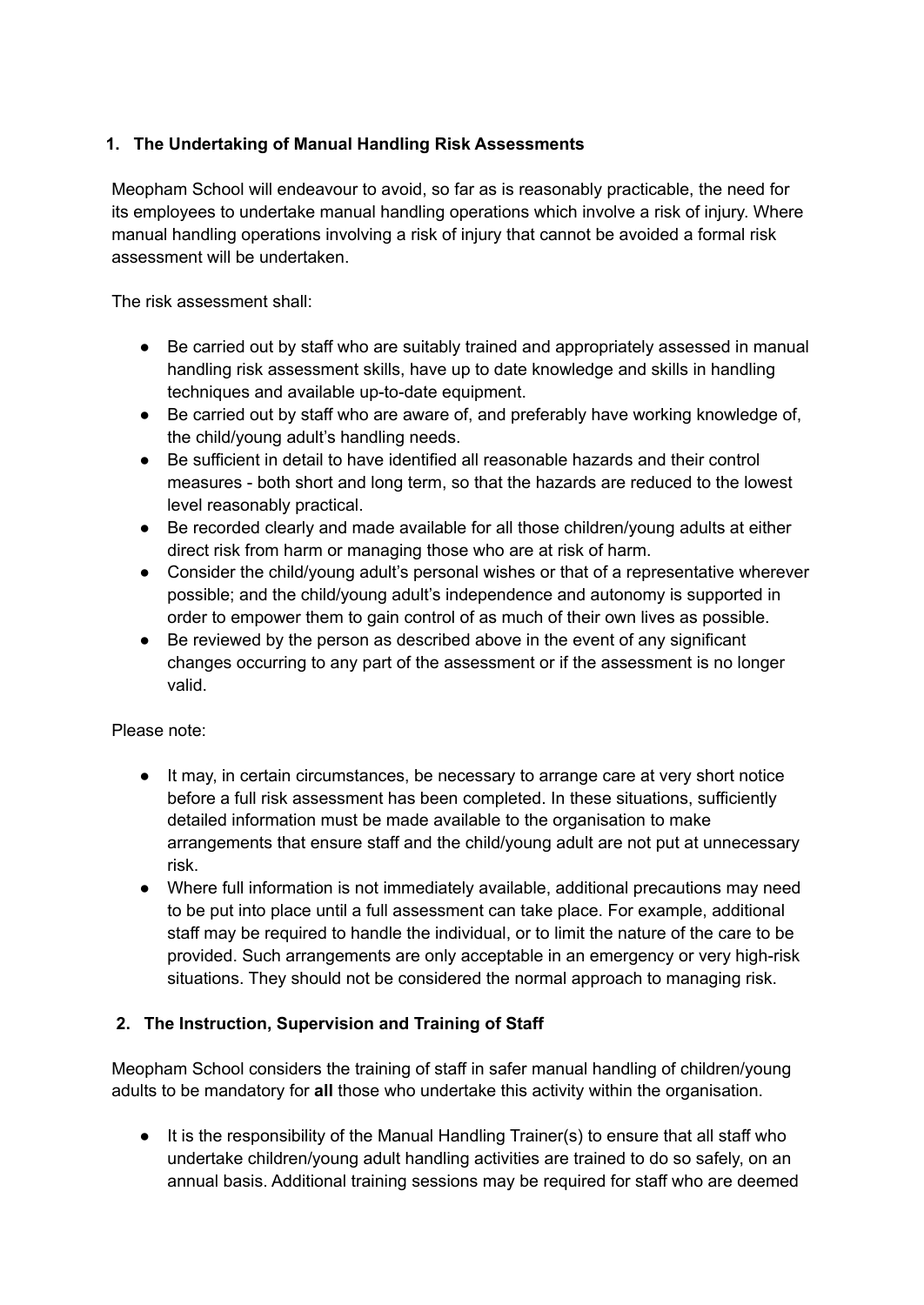to be not yet competent, or if a new system of work (e.g. new equipment) is introduced to the environment.

• The content of training sessions will be decided upon by the Manual Handling Trainer(s) but will be based on best and current professional practice standards. The duration of the training will be as follows:

| For new staff/staff who have exceeded<br>eighteen months since previous<br>training.                      | Duration - One day (approx. six hours).       |
|-----------------------------------------------------------------------------------------------------------|-----------------------------------------------|
| For experienced staff who have<br>attended manual handling training<br>within the previous twelve months. | Duration - Half day (approx. three<br>hours). |

- The Manual Handling Trainer(s) will also be responsible for supervising all staff in the workplace whilst undertaking child/young adult handling services. Should staff be observed in a work setting and be seen to be not yet competent, they will be advised to attend further training or supervisory sessions until deemed competent.
- The Manual Handling Trainer(s) will attend a Children Handling and Risk Assessment Key Trainer's course and associated Refresher/Update training at least every two years. However, they will be requested to attend more frequently if not yet competent or changes occur. This training will be supplied by the corporately approved training organisation.
- All staff who undertake children/young adult handling activities are expected to attend training sessions as and when they are requested to do so by the SENDCO. Attendance/non-attendance on training sessions will be recorded by the SENDCO.
- All staff are expected to report immediately any unsafe handling practices that they observe in the workplace to the Manual Handling Trainer(s), the SENDCO or the Caretaker.

# **3. The Use of Manual Handling Equipment/Aids**

Meopham School considers the provision of manual handling equipment/aids as central to reducing the risks associated with child/young adult handling activities. In accordance with the assessed risk, suitable and sufficient manual handling equipment/aids will be provided to ensure a safer system of working.

- When equipment/aids are selected for a child/young adult, this should be recorded on the risk assessment document in sufficient detail to allow correct selection of equipment to carry out the manoeuvre. For example, 'hoist' is insufficient information. The type and model of hoist and the sling type and size required for the child/young adult should be clearly indicated.
- The equipment/aids will be appropriately maintained and kept in good working order to comply with Health and Safety Executive regulations and guidance notes (see Introduction to Policy). To further comply with these regulations, adequate operating instructions will be made available to all users of equipment/aids in the workplace.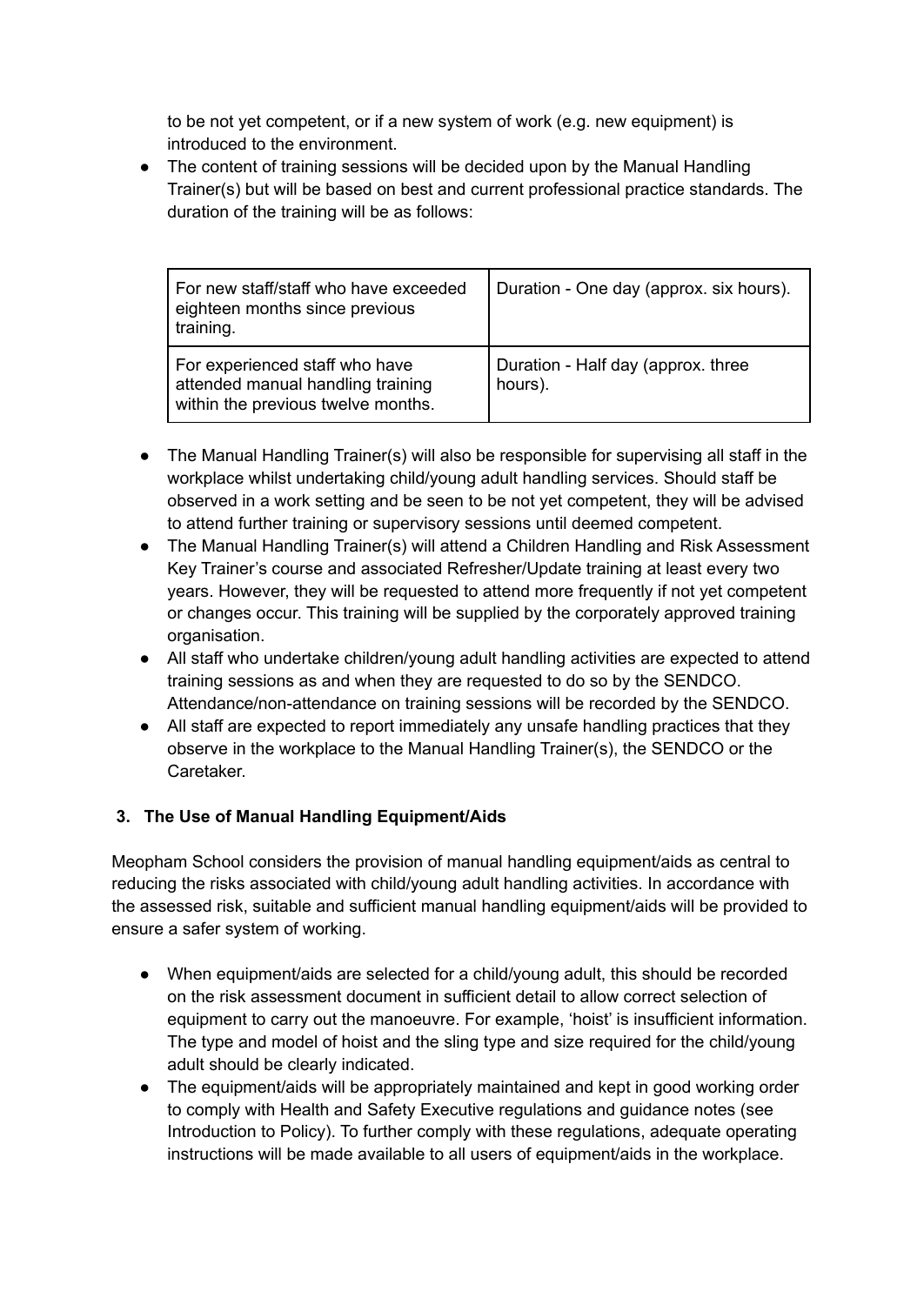- Any equipment/aids found to be faulty or in any way inappropriate for use will be clearly labelled 'Unsafe, do not use' and reported to the Caretaker.
- No member of staff should use, or supervise the use of, any manual handling equipment/aids unless they have been trained and assessed by the Manual Handling Trainer(s) as competent to do so.
- No equipment should be tampered with or modified in any way outside the manufacturer's instructions and guidance.

## **4. The Reporting of Manual Handling Incidents and Accidents**

All manual handling accidents and/or incidents will be reported in line with the Meopham School procedure (see Introduction to Policy).

## **5. The Management of Life Threatening/Unusual Circumstances**

Staff may find themselves in a situation where a child/young adult's life is in danger. Such situations may include cardiac/pulmonary arrest, drowning, choking, serious seizures etc. Alternatively, a child/young adult may be in an area that is on fire or filling with smoke; in a building that is in danger of collapsing or in an area where they could be hit by a moving vehicle.

- Staff must always be aware of the risk to themselves and others when handling individuals in an emergency or high-risk situation.
- Initial consideration should always be given to whether it is safe to wait for assistance in such circumstances or, alternatively, whether there is sufficient time to utilise a piece of equipment that will reduce the risk of injury to all parties. Staff should move the child/young adult (if required to do so) as they feel appropriate – this may mean using a 'controversial technique'. However, they should be aware of their own safety and welfare at all times in addition to taking into consideration the gravity of the situation for the child/young adult.

## The Falling Child/Young Adult

Some children/young adults are at a higher risk for falling. This has the potential to cause a severe injury to both the child/young adult and the member(s) of staff who attempt to 'catch' the individual. Consequently, Meopham School advise all employees that if the child/young adult is falling and cannot be persuaded to stand, or be redirected to a seated/lying position, the member of staff will make the immediate area as safe as possible for the child/young adult to descend to the floor but with no physical intervention from the member of staff.

## The Fallen Child/Young Adult

Should a child/young adult be found on the floor, advice should be sought from the Student Services who will assess the individual for any signs of injury.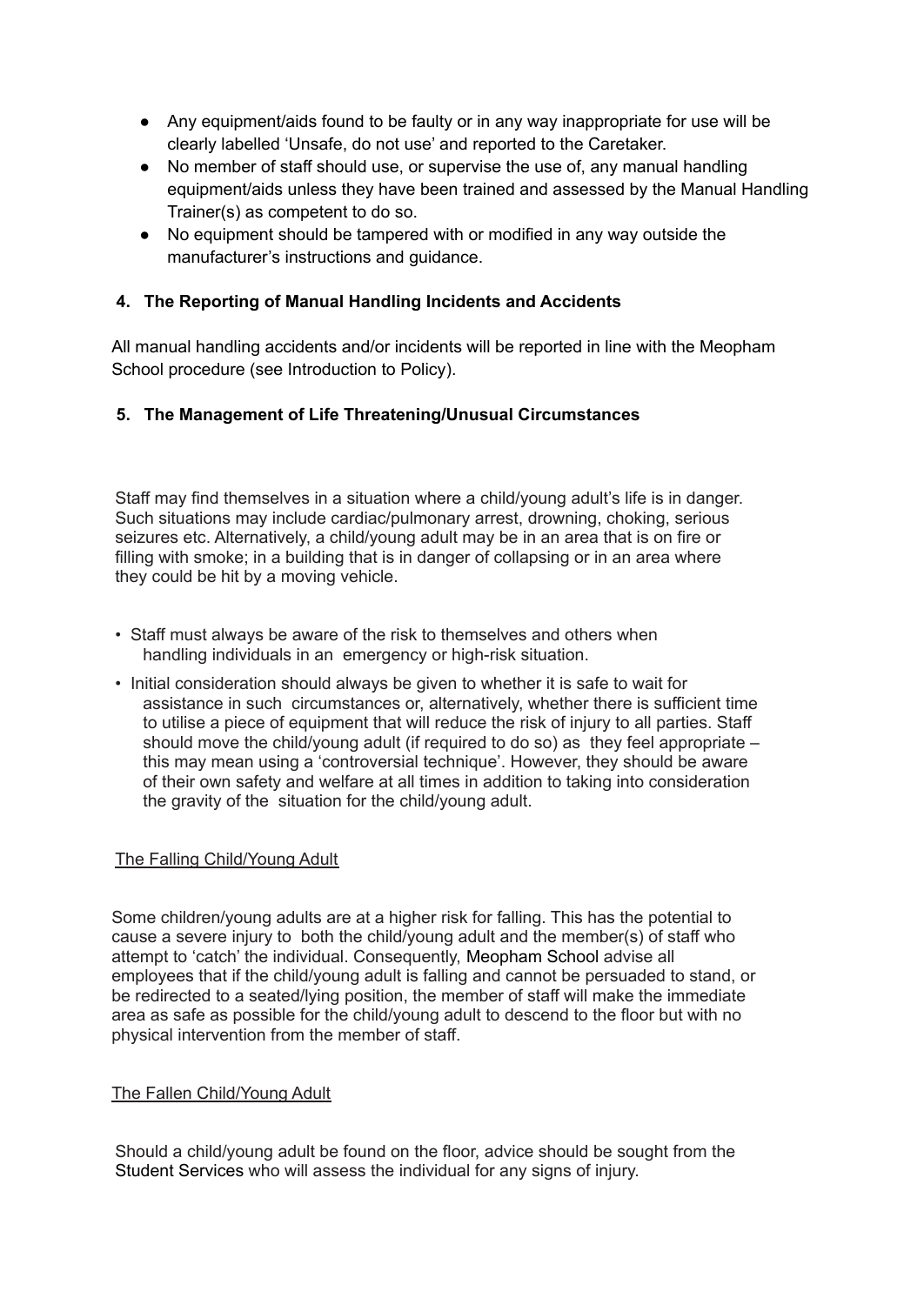- Medical/paramedical assistance shall be sought for all children/young adults injured or suspected of injury as a result of their fall.
- Only in life-threatening or very high-risk situations should the child/young adult be manually lifted from the floor.
- In circumstances when the individual has been assessed as likely uninjured, they shall be given verbal guidance from staff, with if necessary, the absolute minimum physical assistance to raise themselves from the floor.
- Should an individual not have the ability to raise themself, then appropriate lifting equipment must be obtained and utilised for the task

## **6. The Monitoring of Employees' Health**

Staff across Meopham School have a responsibility along with the Swale Academies Trust Occupational Health Service to maintain a high level of health and fitness commensurate with the work they are employed for.

- When recruiting staff across the school, manual handling requirements must be clearly identified by the interviewer, so that appropriate medical and occupational health advice can be considered as part of their employment process.
- Manual handling activities must be reappraised by occupational health services if there is good reason to suspect that an individual's health might significantly increase their risk (or that of others) of injury.
- Employees should report to Student Services any conditions including pregnancy, injuries or ill-health which may affect their ability to undertake manual handling activities safely.

#### **7. Roles and Responsibilities of Key Personnel**

#### **Headteacher**

Overall accountability for ensuring the health, safety and well being of all Meopham School employees, children/young adults in their care, visitors and others affected by the organisation's activities.

## **Health and Safety Director**

Responsible for overseeing compliance with health and safety law in the organisation including those relating to manual handling. Responsible for ensuring that manual handling is considered in the development of the Health and Safety Strategy for the organisation.

Manual Handling Lead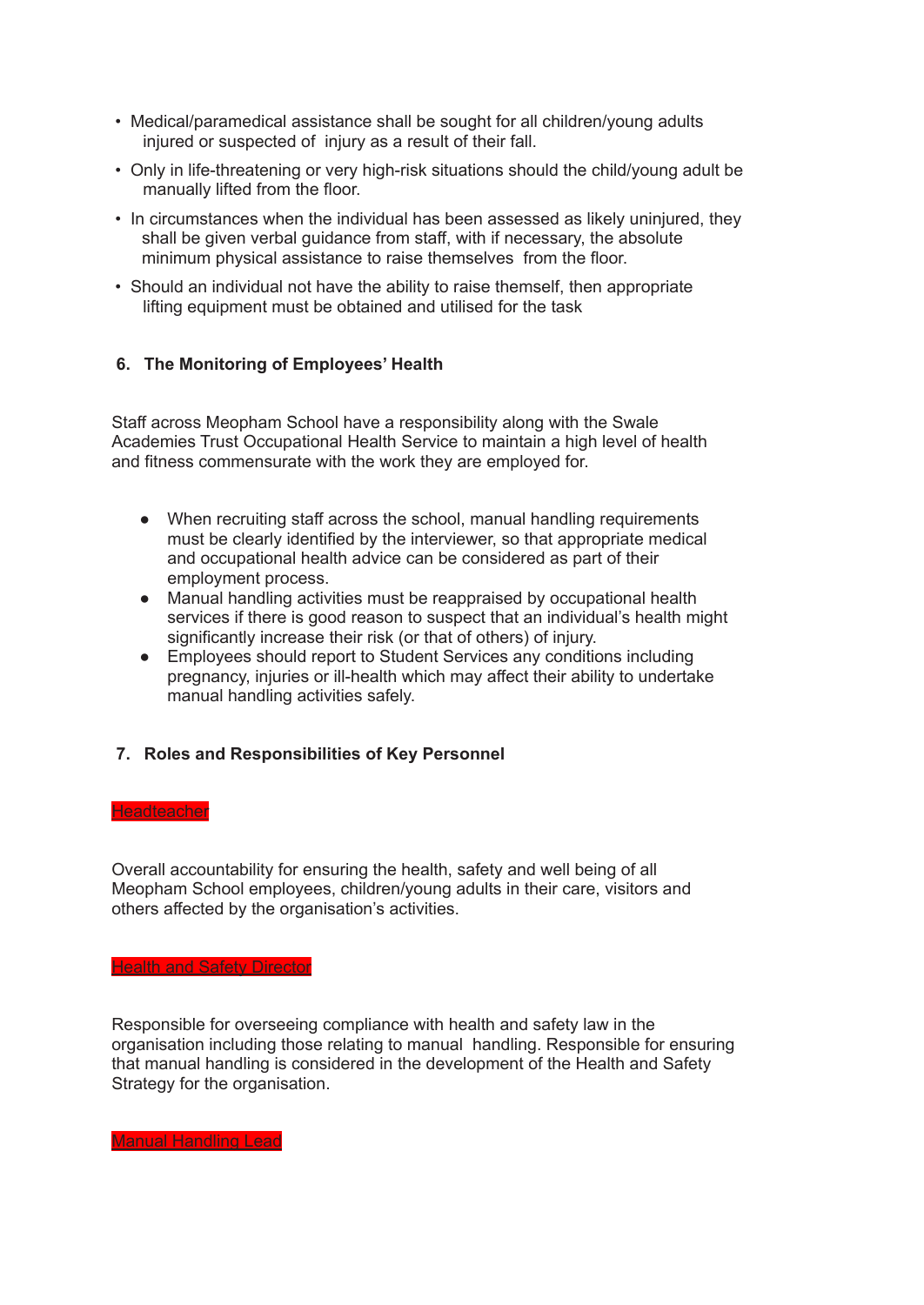Responsible for the day-to-day implementation of the Manual Handling Policy, including:

- Auditing the manual handling policy/procedures and ensuring results are shared appropriately within the organisation.
- Auditing of the manual handling risk assessment system and ensuring results are shared appropriately within the organisation.
- Development safer systems of work for manual handling operations and ensuring results are shared appropriately within the organisation.
- Develop and coordinate manual handling training across the organisation.
- Provide advice on all aspects of manual handling including the selection of appropriate aids and equipment.
- Analyse manual handling incidents and accidents to identify, and where appropriate, action root causes.
- Offer support in the investigation of manual handling accidents and incidents.

#### Site Managers

- Seek guidance from Occupational Health Services regarding employment capability on recruitment and thereafter if appropriate.
- Responsible for ensuring that staff understand and comply with this policy and associated policies/procedures.

Must ensure that within their area of control:

- Risk assessments are undertaken, actioned appropriately, reviewed appropriately and relevant records kept.
- Adequate information, instruction, training and supervision are given to all staff who are involved in manual handling activities.
- Staff attend manual handling training when requested.
- Manual handling training is delivered to a high quality.
- Appropriate equipment/aids are provided, maintained in good order and (where required) comply with Health and Safety Executive regulations and guidance notes (see Introduction to Policy).
- Any incidents and/or accidents relating to manual handling are investigated and remedial action taken where necessary.

#### All Employees

- Report all incidents involving manual handling operations in line with corporate procedure (See Introduction to Policy).
- Attend training sessions when requested to do so.
- Comply with all information, instruction and training given to them in safer manual handling operations.
- Comply with all information detailed in manual handling risk assessments.
- Ensure their own health and safety is not put at risk when carrying out manual handling operations.
- Carry out a personal dynamic risk assessment before each event and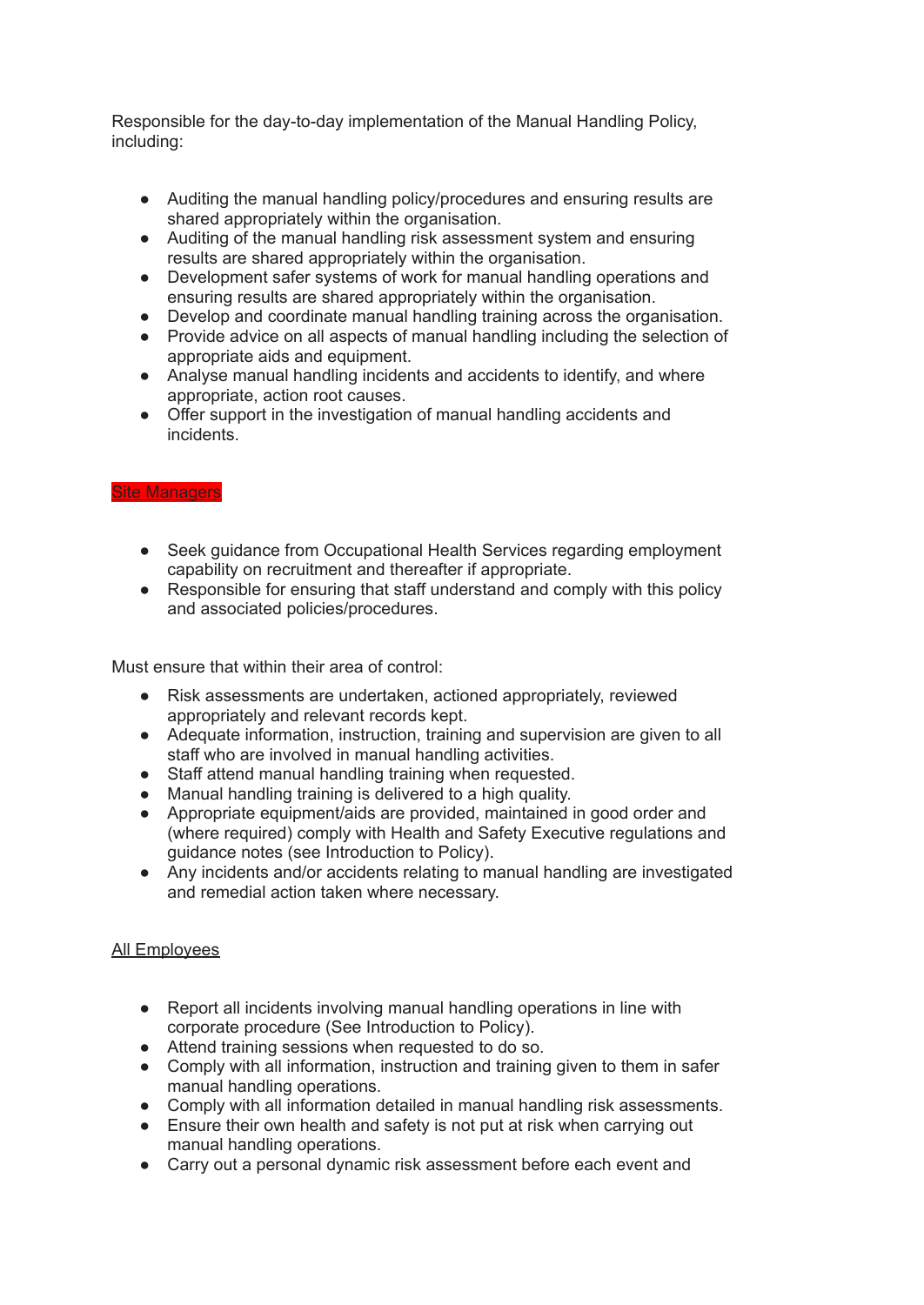request assistance if they require it.

- Use equipment/aids as instructed that have been provided for their use to minimise manual handling risks.
- Report any difficulties encountered in relation to manual handling activities.
- Label any defective manual handling equipment/aids appropriately and report to the Caretakers.
- Report to site manager any past or current medical conditions which may affect their ability to undertake manual handling activities.
- Report to the site manager if they suspect they may be pregnant.
- Report to the site manager any concerns they may have, or their medical/midwifery supervisory team may have, concerning their abilities to undertake manual handling activities whilst they remain pregnant or continue to breastfeed.

#### Agency Staff and Other Contracted Service Providers

Agency staff and other contracted service providers are required to adhere to all aspects of this manual handling policy. Meopham School's contracts with such providers should reflect this.

#### Child/Young Adult/Family/Friends

- Meopham School seeks to take account and action where possible any reasonable, personal expressed wish from the individual or a representative regarding manual handling activities.
- Where the child/young adult has mental capacity, but has difficulty in communicating their wishes, or lacks mental capacity, staff should make all reasonable efforts to understand their preferences. For example, taking into account non-verbal communication, using other forms of communication that are non-verbal such as picture cards etc, using advocates, or views expressed through others close to the child/young adult.

## **8. Exceptional, Higher Risk or Life-Threatening Situations**

#### Bariatric Person

The definition of who may be described as a bariatric person is not clear. It may be defined as a person adult who:

- Regardless of age has limitations due to their weight, physical shape, mobility, tissue viability and environmental access.
- Weighs over 159kg (25 stone).
- $\bullet$  Has a Body Mass Index (BMI) > 40kg/m<sup>2</sup> and or are 40kg above ideal weight for height (NICE 2004).
- Exceeds the Safe Working Load (SWL) and dimensions of the support surface such as a chair, bed, wheelchair, medical couch, toilet, etc.

In order to deliver high quality care to this individual a full and comprehensive risk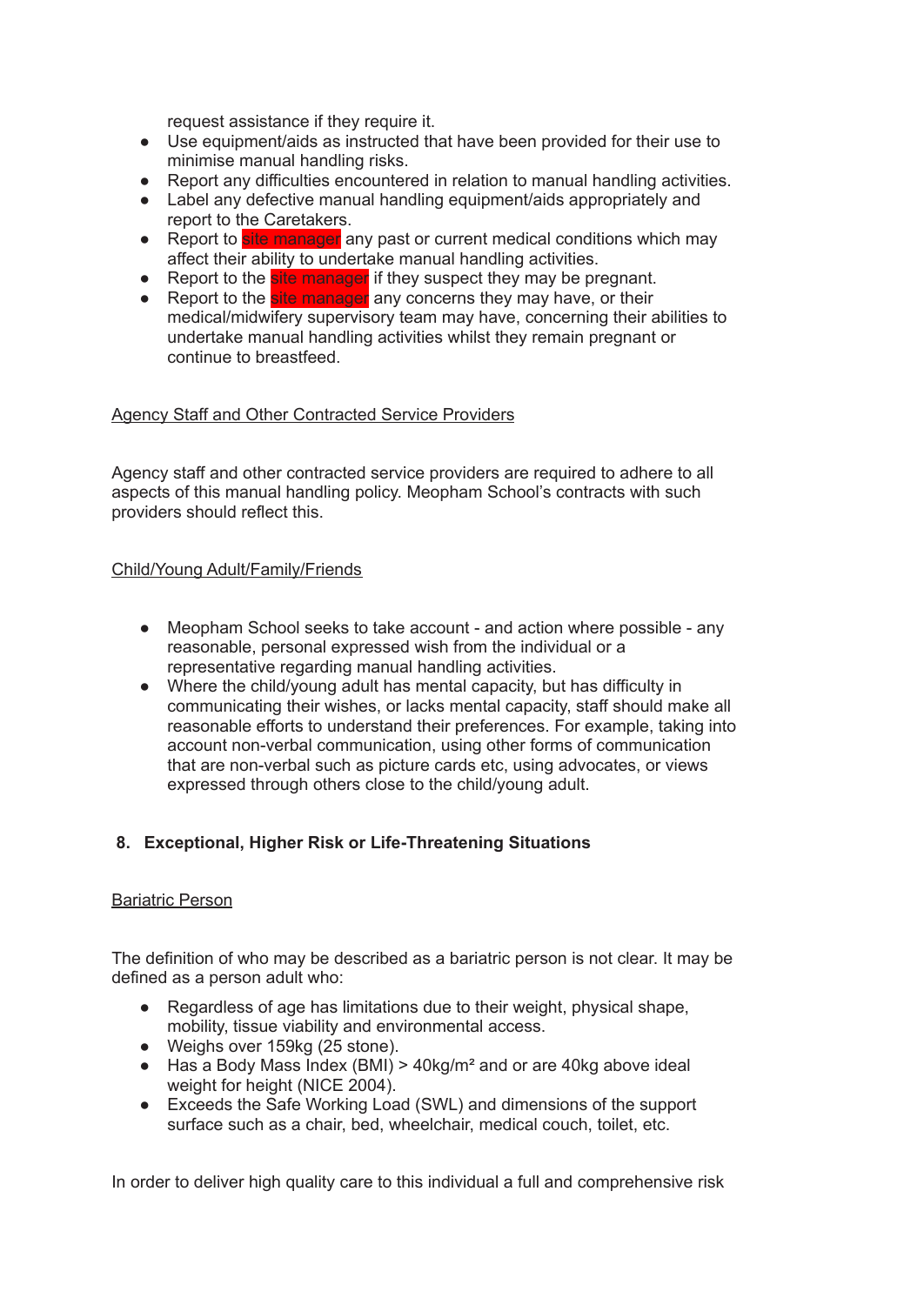assessment must be carried out and documented and should identify:

- The person's weight, height, BMI, weight distribution and body type (shape).
- The person's usual level of mobility function.
- The person's level of mobility function prior to any medical event.
- Details of all the manual handling activities that will require either guidance and/or assistance from staff, including the numbers of staff required for each task.
- Any specialist equipment provision required.
- Any tissue viability concerns.

Design factors must also be considered and should identify:

- Additional space the child/young adult may require to accommodate any heavy duty/specialist equipment.
- Working Load Limit of the floors (if not remaining on the ground floor).
- Working Load Limit of the lifts.

Preventative control measures to be in place to ensure the child/young adult is secure and safe in the event of a life-threatening and/or emergency situation (e.g. falls, serious seizures, fire evacuation etc).

Information as to how life-threatening and/or emergency situations will be safely managed should they occur.

#### Assisting Child/Yound Adult Up/Down Steps and Stairs

Due to high risk injury, staff are not advised to manually assist children/young adults up or down more than five steps/stairs. The exception being in a life-threatening situation and/or emergency when there is no other equipment available. In this situation an agreed technique should be utilised if staff have been appropriately trained and supervised to do so.

#### **9. Definition of Commonly Seen Terms in Legislation**

#### Manual handling operations/activities

The term refers to the transporting or supporting of a load including:

- Lifting
- Putting down
- Pushing
- Pulling
- Carrying
- Moving thereof by hand or bodily force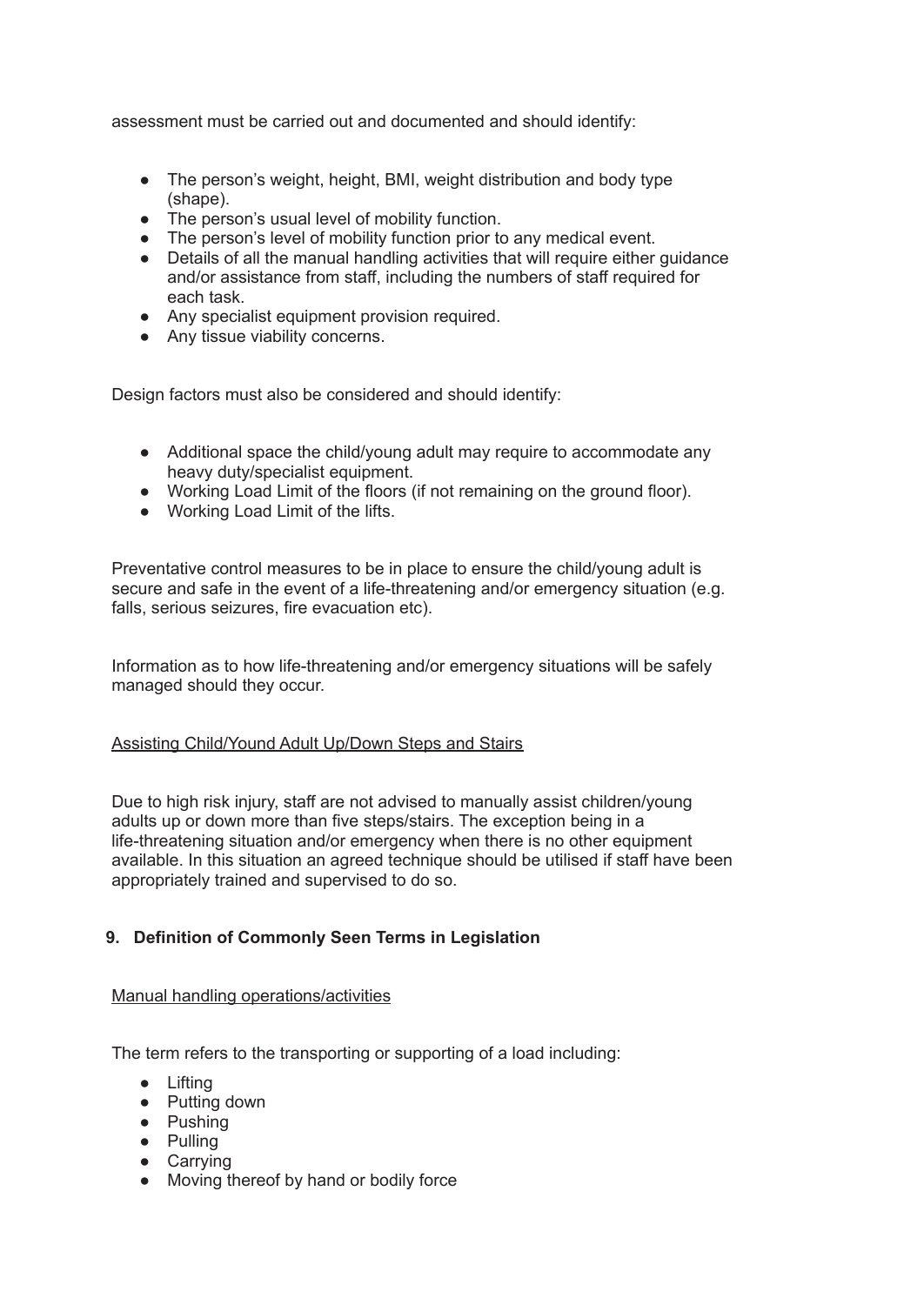## Hazard

A hazard is anything that can cause harm.

## Risk

Risk is the likelihood, high, medium or low, that somebody or something will be injured or damaged should that hazard be realised. Risk considers both the likelihood of harm occurring and the severity of injury.

#### So far as is reasonably practicable

If the solution is practicable, it must be implemented. The degree of risk in an activity or environment can be balanced against the time, trouble, cost and physical difficulty of taking measures to avoid the risk. If these measures are so disproportionate that it would be quite unreasonable for the employer to have to incur them to prevent the risk, they are not obliged to do so.

#### Must/Shall

When legislation uses the words must and/or shall this is an absolute duty and must be adhered to by the organisation.

#### **10. Audit and Review of Policy**

This policy will be reviewed annually by Jenny Browne to ascertain the progress it has made in achieving the set aim. However, the policy must be reviewed before this should any significant changes occur to manual handling activities with Meopham School.

With overall responsibility for manual handling activities within Meopham School.

Name:

Job Title:

Signature:

Date: